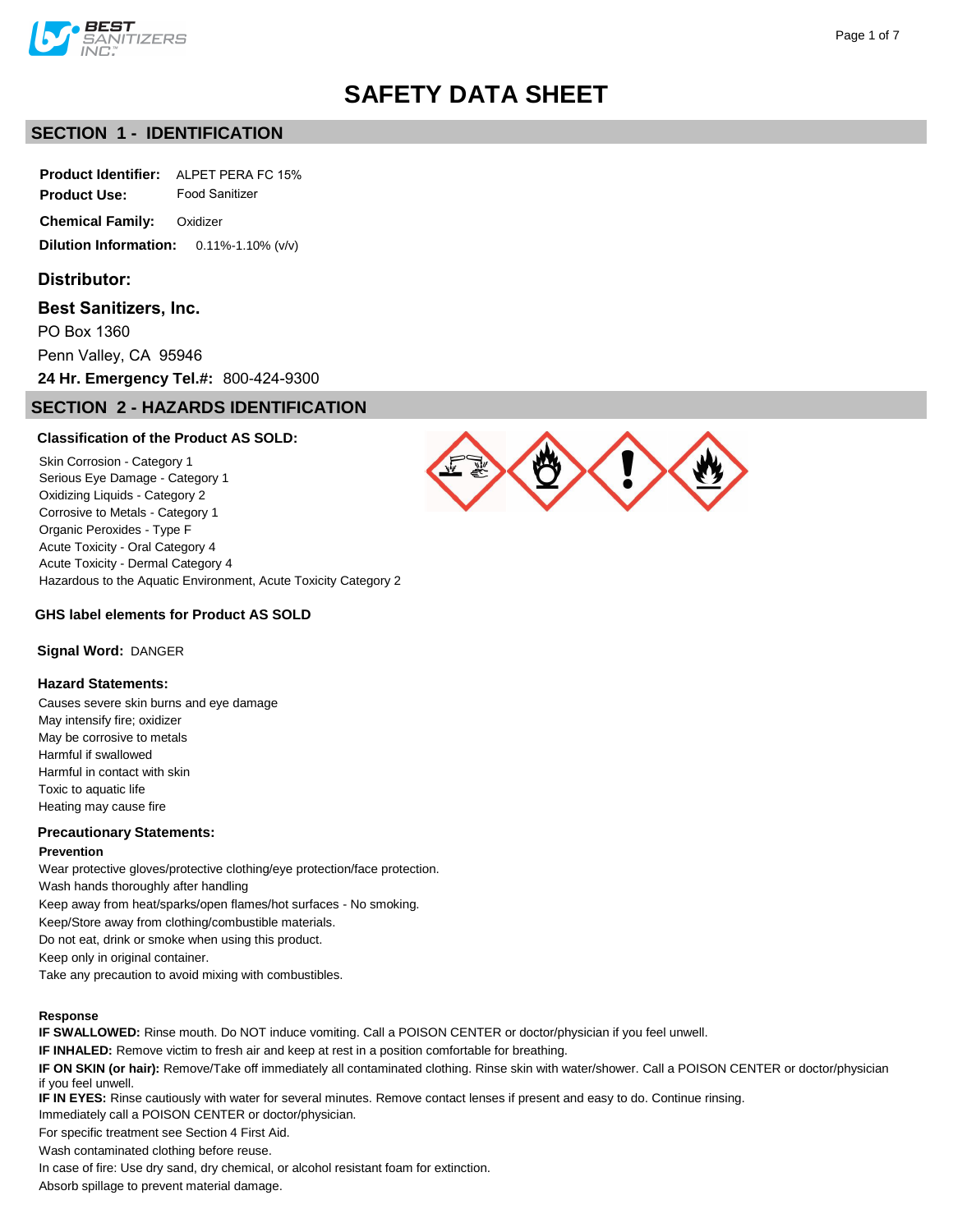#### **Storage**

It is recommended to store this product at temperatures where the bulk liquid will not exceed 86°F / 30°C. Keep cool. Store away from other materials. Protect from sunlight. Store locked up. Store in a corrosive resistant container with a resistant inner liner.

#### **Disposal**

Dispose of contents/container in accordance with local regulations.

#### **Hazards not Otherwise Classified:**

No other hazards classified.

## **Classification of the Product AT USE DILUTION:**

Acute Toxicity - Oral Category 5

## **GHS label elements for Product AT USE DILUTION**

## **Signal Word:** NONE

**Hazard Pictograms:** NONE

**Hazard Statements:** May be harmful if swallowed

#### **Precautionary Statements:**

**Prevention** Wash hands thoroughly after handling

Do not eat, drink or smoke when using this product.

#### **Response**

**IF SWALLOWED:** Rinse mouth. Immediately call a POISON CENTER or doctor/physician.

#### **Disposal**

Dispose of contents/container in accordance with local regulations.

#### **Hazards not Otherwise Classified:**

No other hazards classified.

# **SECTION 3 - COMPOSITION / INFORMATION ON INGREDIENTS**

## **Product AS SOLD**

| Ingredient                     | Synonym                       | <b>CAS Number</b> | <b>Concentration</b> |
|--------------------------------|-------------------------------|-------------------|----------------------|
| <b>HYDROGEN PEROXIDE</b>       | H <sub>2</sub> O <sub>2</sub> | 7722-84-1         | $5.0 - 6.0\%$        |
| ACETIC ACID                    | <b>NONE</b>                   | 64-19-7           | 40-50%               |
| PEROXYACETIC ACID              | <b>PAA</b>                    | $79-21-0$         | 14.7-15.7%           |
|                                |                               |                   |                      |
| <b>Product AT USE DILUTION</b> |                               |                   |                      |

| <b>Ingredient</b> | Synonym                       |           | <b>CAS Number</b> Concentration |
|-------------------|-------------------------------|-----------|---------------------------------|
| HYDROGEN PEROXIDE | H <sub>2</sub> O <sub>2</sub> | 7722-84-1 | $0.0055 - 0.066\%$              |
| PEROXYACETIC ACID | <b>PAA</b>                    | 79-21-0   | $0.019 - 0.20\%$                |

# **SECTION 4 - FIRST-AID MEASURES**

# **Product AS SOLD**

**Inhalation:** Remove source of exposure or move person to fresh air and keep comfortable for breathing. Immediately call a POISON CENTER/doctor. If breathing is difficult, trained personnel should administer emergency oxygen if advised to do so by the POISON CENTER/doctor. Symptoms of pulmonary edema can be delayed up to 48 hours after exposure. If direct contact during rescue breathing poses a threat to the first aid provider, "Avoid mouth-to-mouth contact by using a barrier device."

**Skin Contact:** Take off immediately contaminated clothing, shoes and leather goods (e.g. watchbands, belts). Rinse skin with lukewarm, gently flowing water/shower with a flushing duration of 30 minutes. Immediately call POISON CENTER/doctor. Wash contaminated clothing before re-use.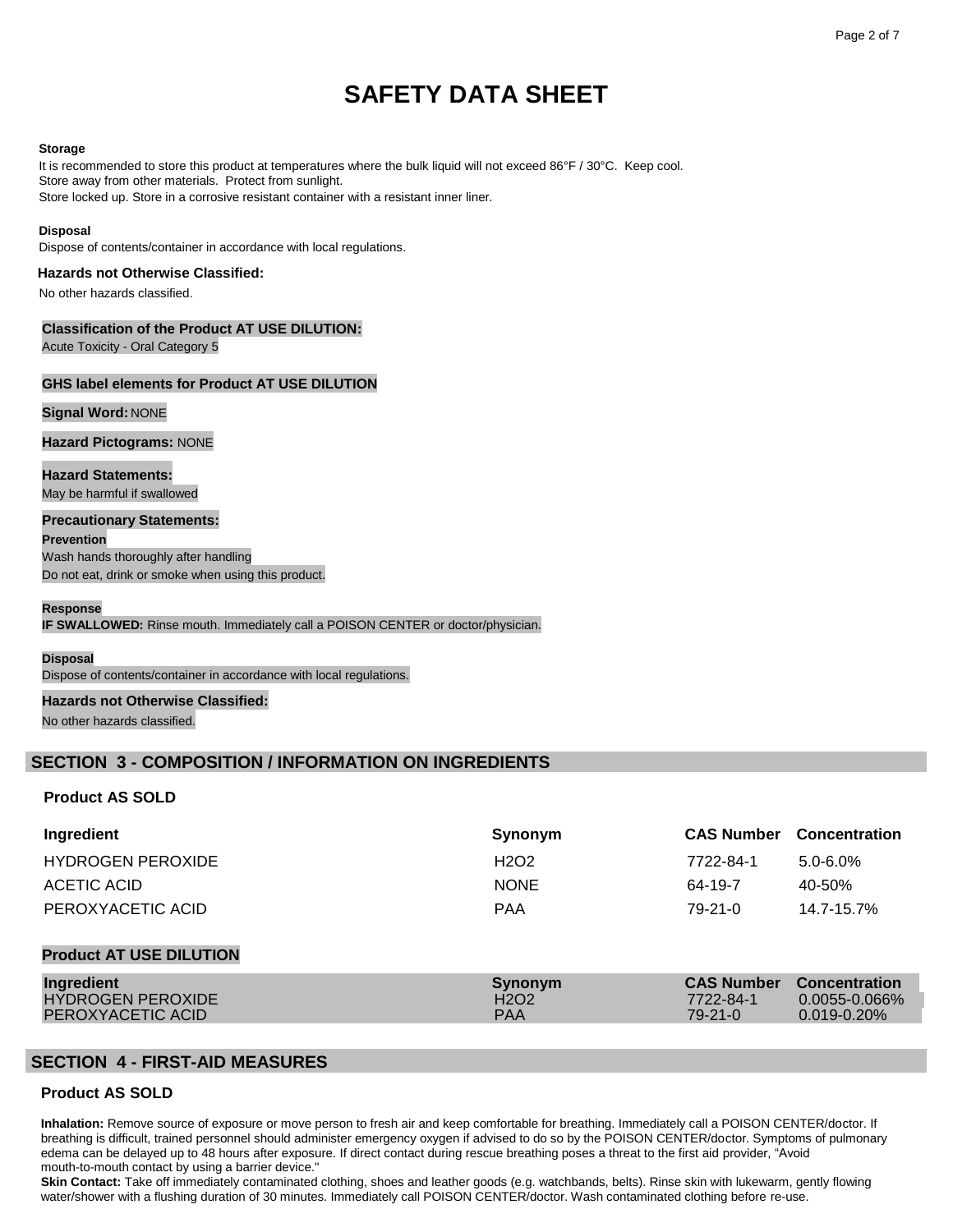Eye Contact: Remove source of exposure or move person to fresh air. Rinse eyes cautiously with lukewarm, gently flowing water for several minutes, while holding the eyelids open. Remove contact lenses, if present and easy to do. Continue rinsing for 30 minutes. Take care not to rinse contaminated water into the unaffected eye or into the face. Immediately call a POISON CENTER/doctor.

**Ingestion:** Rinse mouth. Do NOT induce vomiting. Immediately call a POISON CENTER/doctor. If vomiting occurs naturally, lie on your side, in the recovery position.

**Most Important Symptoms and Effects, both Acute and Delayed:** Causes severe skin burns and eye damage, burning of the mouth, throat, and esophagus.

**Indication of any Immediate Medical Attention and Special Treatment Needed:** Treat symptomatically

## **Product AT USE DILUTION:**

**Inhalation:** Seek medical attention if symptoms occur. **Skin Contact:** Rinse with plenty of water. **Eye Contact:** Rinse with plenty of water. **Ingestion:** Rinse mouth. Immediately call a poison center/doctor if symptoms occur. **Most Important Symptoms and Effects, both Acute and Delayed:** Irritation of the gastrointestinal tract. **Indication of any Immediate Medical Attention and Special Treatment Needed:** Treat symptomatically

# **SECTION 5 - FIRE-FIGHTING MEASURES**

### **Product AS SOLD:**

**Extinguishing Media:** Dry powder, foam, carbon dioxide, water spray, sand. Do NOT use heavy water stream.

**Special hazards arising from the substance or mixture:** Non combustible. May give off irritating or toxic fumes (or gases) in a fire.

**Flammability classification (OSHA 29 CFR 1910.106) (Hazcom 2012):** Non flammable

**Hazardous Combustion Products:** May cause fire and explosions when in contact with incompatible materials.

**Special protective equipment and precautions for firefighters:** In the event of a fire, wear full protective clothing and NIOSH-approved self-contained breathing apparatus.

#### **Product AT USE DILUTION:**

**Extinguishing Media:** Material is not flammable.

**Special hazards arising from the substance or mixture:** No special hazards known.

**Flammability classification (OSHA 29 CFR 1910.106) (Hazcom 2012):** Non flammable

**Hazardous Combustion Products:** None known.

**Special protective equipment and precautions for firefighters:** In the event of a fire, wear full protective clothing and NIOSH-approved self-contained breathing apparatus.

# **SECTION 6 - ACCIDENTAL RELEASE MEASURES**

#### **Product AS SOLD:**

**Personal precautions, protective equipment and emergency procedures:** Ventilate area of leak or spill. Wear appropriate personal protective equipment as specified in Section 8. Isolate hazard area. Keep unnecessary and unprotected personnel from entering.

**Methods and materials for containment and cleaning up:** SMALL SPILLS (less than 1 gallon): Neutralize with soda ash or cover with dry earth, sand or other non combustible material, place into loosely covered plastic containers for later disposal. If neutralized, material can be diluted into drain. LARGE SPILL: Restrict access to area until completion of clean up. Prevent liquid from entering sewers or waterways. Stop or reduce leak if safe to do so. Dike with inert material (sand, earth, etc.). Collect into plastic containers for disposal. Ensure adequate decontamination of tools and equipment following clean up.

**Special spill response procedures:** Collect spills in plastic containers only. Prevent from entering sewers, waterways, or low areas.

## **Product AT USE DILUTION:**

**Personal precautions, protective equipment and emergency procedures:** Wear appropriate personal protective

equipment as specified in Section 8. Isolate hazard area. Keep unnecessary and unprotected personnel from entering.

**Methods and materials for containment and cleaning up:** SMALL SPILLS (less than 1 gallon): Dike small spills with inert material (sand, earth, etc.). Collect in plastic containers only. Wash area and let dry. LARGE SPILL: Should be diked with sand ahead of spill. Collect in plastic containers only. Ensure adequate decontamination of tools and equipment following clean up.

**Special spill response procedures:** Collect spills in plastic containers only. Prevent from entering sewers, waterways, or low areas.

# **SECTION 7 - HANDLING AND STORAGE**

## **Product AS SOLD:**

**Precautions for Safe Handling:** Wear at least chemical resistant gloves and eye protection, face shield, and chemical resistant garments when handling, moving or using this product. Do not contaminate water, food, or feed by storage or disposal.

**Conditions for Safe Storage:** It is recommended to store this product at temperatures where the bulk liquid will not exceed 86°F / 30°C. Store in a cool, dry, well ventilated place away from direct sunlight. Keep container closed when not in use.

**Incompatible Materials:** Avoid strong reducing agents, soft metals, heat and bases (unless product has been diluted to less than 1000ppm, then bases may be used to gradually adjust to a pH of less then 9).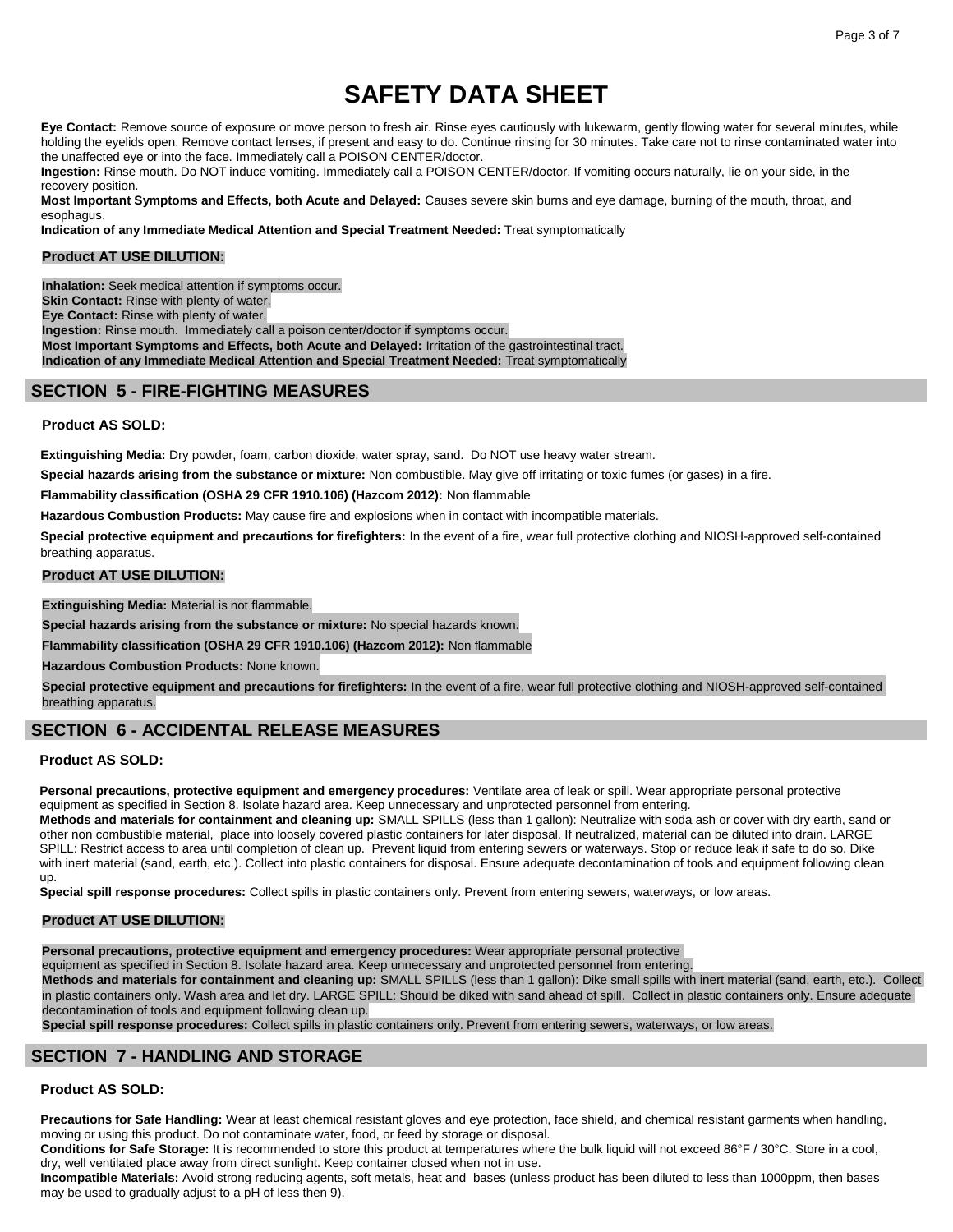## **Product AT USE DILUTION:**

**Precautions for Safe Handling:** Do not swallow or ingest. Wash hands thoroughly after handling. **Conditions for Safe Storage:** Store in a cool, dry, well ventilated place away from direct sunlight. Keep container closed when not in use. **Incompatible Materials:** Avoid strong reducing agents, soft metals, heat and bases.

# **SECTION 8 - EXPOSURE CONTROLS / PERSONAL PROTECTION**

| <b>Product AS SOLD</b>   |           |        |                                       |     |                  |
|--------------------------|-----------|--------|---------------------------------------|-----|------------------|
| <b>EXPOSURE LIMITS:</b>  |           |        | OSHA PEL                              |     | <b>ACGIH TLV</b> |
| <b>CHEMICAL NAME</b>     | CAS NO.   | TWA    | STEL/CEILING                          | TWA | <b>STEL</b>      |
| ACETIC ACID              | 64-19-7   | 10 ppm | 15 ppm/40 ppm (CalOSHA) 10 ppm 15 ppm |     |                  |
| <b>HYDROGEN PEROXIDE</b> | 7722-84-1 | 1 ppm  | 1 ppm/N/A (CalOSHA)                   | ppm | N/A              |
| PERACETIC ACID           | 79-21-1   | N/A    | N/A                                   | N/A | $0.4$ ppm        |

**Ventilation and engineering measures:** Forced air, local exhaust, or open air is adequate.

**Respiratory Protection:** In case of confined spaces or high levels encountered in the air, wear self contained breathing apparatus.

**Skin Protection:** Wear chemical resistant gloves and chemical resistant garments when handling, wash garments before re-use.

**Eye/Face Protection:** Wear chemical goggles; also wear a face shield if splashing hazard exists.

**Other Protective Equipment:** Eye wash facility and emergency shower should be in close proximity.

**General Hygiene Conditions:** Do not eat, drink or smoke when using this product. Wash thoroughly after handling. Remove and wash contaminated clothing before re-use. Handle in accordance with good industry hygiene and safety practice.

### **Product AT USE DILUTION:**

**Ventilation and engineering measures:** No special equipment needed.

**Respiratory Protection:** No respiratory personal protective equipment (PPE) required.

**Skin Protection:** No personal protective equipment (PPE) required.

**Eye/Face Protection:** No personal protective equipment (PPE) required.

**Other Protective Equipment:** No special protective equipment required.

**General Hygiene Conditions:** Do not eat, drink or smoke when using this product. Wash hands thoroughly after handling.

# **SECTION 9 - PHYSICAL AND CHEMICAL PROPERTIES**

## **Product AS SOLD:**

**Appearance:** Clear colorless liquid **Odor:** Vinegar odor **pH:** >1 (1:10) **Melting/Freezing point:** No information available **Initial boiling point and boiling range:** No information available **Flash Point:** >200º F /> 93 º C **Flammability (solid, gas):** Non flammable **Vapor Pressure (mm Hg):** 25 **Relative density:** 1.11 g/mL **Solubility in Water:** Complete **Auto ignition Temperature:** >518º F/ >270º C **Decomposition temperature:** No information available **Viscosity:** 5-15 cSt at 20ºC / 68ºF **Volatiles (% by weight):** >99 **Volatile organic Compounds (VOC's):** No information available

# **Product AT USE DILUTION:**

**Appearance:** Clear colorless liquid **Odor:** Slight vinegar odor **pH:** 3.0-4.0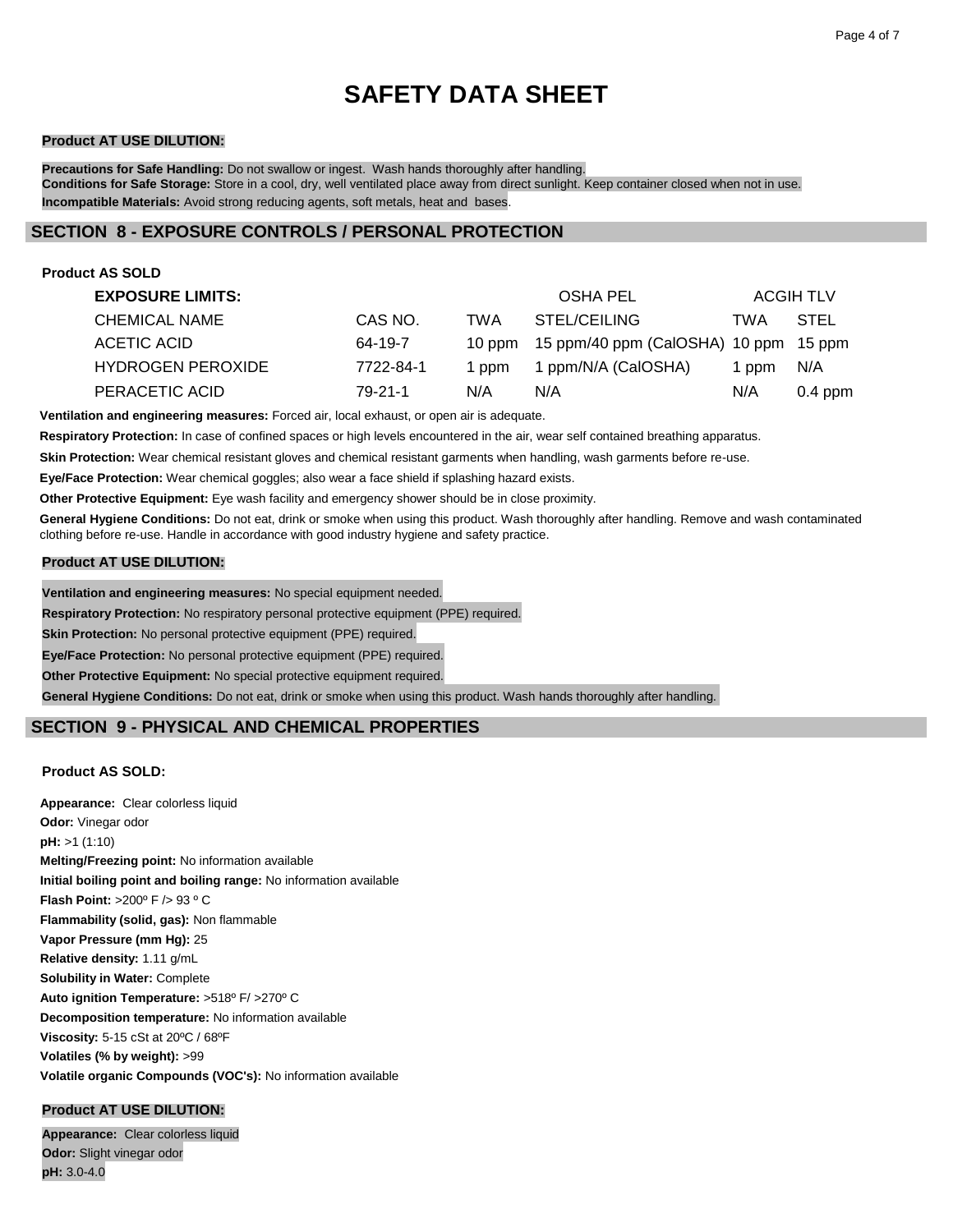# **SECTION 10 - STABILITY AND REACTIVITY**

### **Product AS SOLD:**

**Reactivity:** Reactive with oxidizing agents, reducing agents, organic material, metals, bases and alkalis. **Chemical Stability:** Stable for up to 1 year when stored under normal conditions. **Possibility of Hazardous Reactions:** May react with incompatible materials **Conditions to Avoid:** Incompatible materials and high temperatures **Incompatible Materials:** Reactive with bases, metals, reducing agents and combustible materials **Hazardous Decomposition Products:** Oxygen which supports combustion.

## **Product AT USE DILUTION:**

**Reactivity:** Reactive with bases, metals, reducing agents and combustible materials **Chemical Stability:** Stable for up to 8-24 hours in distilled water. Chemical stability may be drastically reduced if hard water is used. **Possibility of Hazardous Reactions:** May react with incompatible materials **Conditions to Avoid:** Incompatible materials and high temperatures **Incompatible Materials:** Reactive with bases, metals, reducing agents and combustible materials **Hazardous Decomposition Products:** None known.

# **SECTION 11 - TOXICOLOGICAL INFORMATION**

## **Product AS SOLD:**

### **Information on likely routes of exposure:**

Routes of entry - inhalation: YES Routes of entry - skin & eye: YES Routes of entry - ingestion: YES Routes of entry - skin absorption: NO

#### **Potential Health Effects:**

#### **Signs and symptoms of short term (acute) exposure:**

**Inhalation:** Product is irritating to the nose, throat and respiratory tract and may cause sore throat, coughing, shortness of breath and delayed pulmonary edema.

**Ingestion:** Corrosive! Swallowing causes severe burns of mouth, throat, and stomach. Severe scarring of tissue, corrosion, permanent tissue destruction and death may result. Symptoms may include severe pain, nausea, vomiting, diarrhea, shock, hemorrhaging and/or fall in blood pressure. Damage may appear days after exposure.

**Eye:** Corrosive! Causes irritation of eyes, and with greater exposures it can cause burns that may result in permanent impairment of vision, even blindness.

**Skin:** Corrosive! Contact with skin causes irritation or severe burns and scarring with greater exposures.

#### **Potential Chronic Health Effects:**

**Mutagenicity:** Not known to have mutagenic effects in humans or animals.

**Carcinogenicity:** Not expected to be a carcinogen or tumorigen.

**Reproductive effects:** No known reproductive effects in humans or animals.

**Specific target organ effects:** No information available.

**Sensitization to material:** Not a known sensitizer in humans or animals.

**Medical conditions aggravated by overexposure:** No information available

**Toxicological data:** The calculated ATE values for this mixture are: ATE oral  $= 697$  mg/kg ATE dermal  $= 1637$  mg/kg ATE inhalation =  $>20$  mg/L or  $>20,000$  ppm

# **Product AT USE DILUTION:**

# **Information on likely routes of exposure:**

Routes of entry - inhalation: NO Routes of entry - skin & eye: NO Routes of entry - ingestion: YES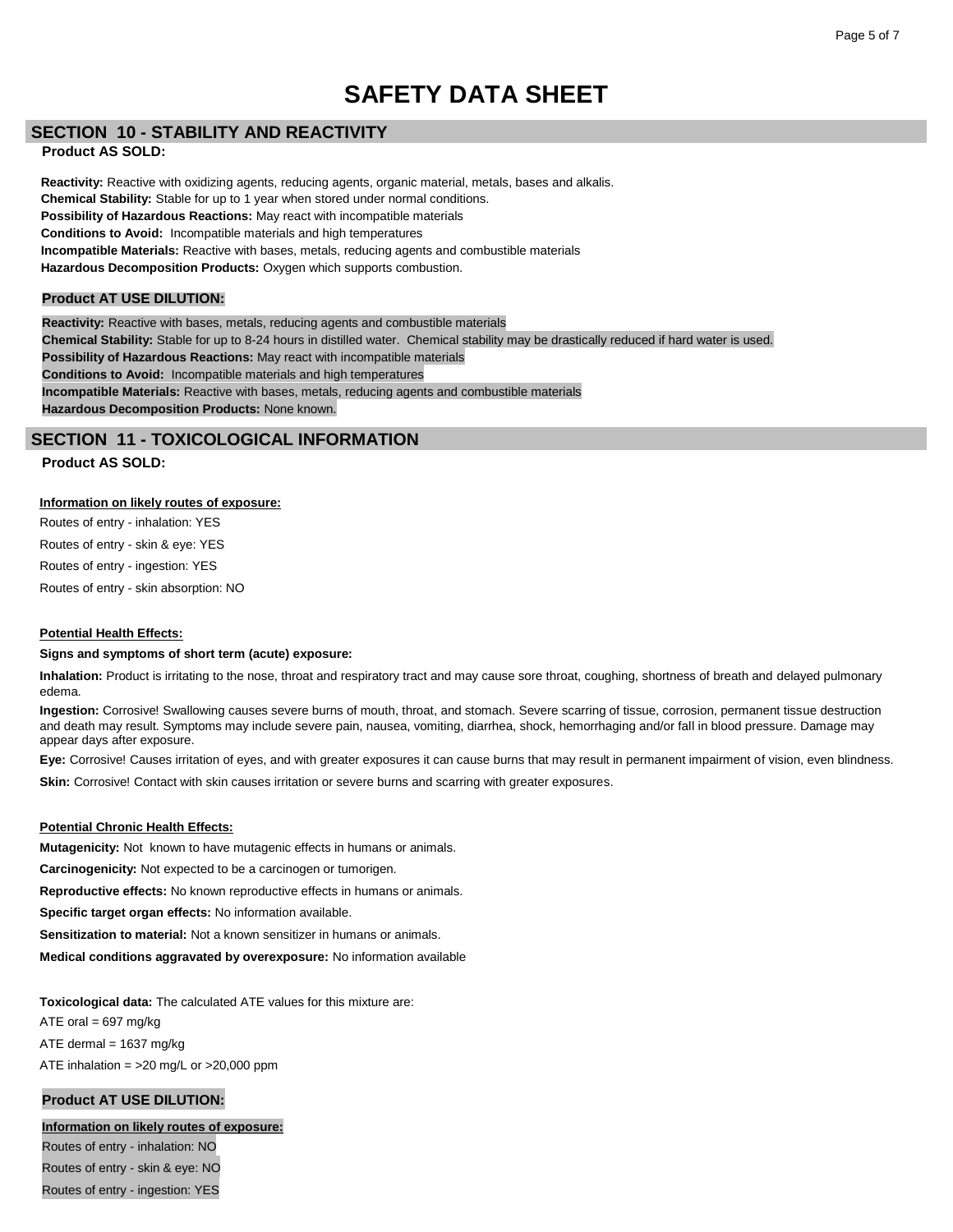Routes of entry - skin absorption: NO

#### **Potential Health Effects:**

#### **Signs and symptoms of short term (acute) exposure:**

**Inhalation:** Not a respiratory irritant.

**Ingestion:** May cause irritation to the digestive system.

**Skin:** Not a skin irritant, but may cause skin irritation on some individuals if not washed from skin. Rinse hands thoroughly if exposed.

**Eye:** Not an eye irritant.

### **Potential Chronic Health Effects:**

**Mutagenicity:** No known mutagenic effects.

**Carcinogenicity:** No components are listed as carcinogens by ACGIH, IARC, OSHA, or NTP.

**Reproductive effects:** No known reproductive effects.

**Sensitization to material:** No expected to cause sensitization.

**Specific target organ effects:** No information available

**Medical conditions aggravated by overexposure:** No information available.

**Toxicological data:** The calculated ATE values for this mixture are:

ATE oral =  $4220$  mg/kg

ATE dermal  $=$  >10,000 mg/kg

ATE inhalation =  $>20$  mg/L or  $>20,000$  ppm

# **SECTION 12 - ECOLOGICAL INFORMATION**

# **Product AS SOLD:**

**Ecotoxicity:** May be harmful to aquatic life. **Persistence and degradability:** Not expected to persist. Expected to readily biodegrade. **Bioaccumulation potential:** Not expected to bio accumulate. **Mobility in soil:** No information available

# **Product AT USE DILUTION**

**Ecotoxicity:** No information available. **Persistence and degradability:** No information available.. **Bioaccumulation potential:** No information available. **Mobility in soil:** No information available.

# **SECTION 13 - DISPOSAL CONSIDERATIONS**

## **Product AS SOLD:**

Handling for disposal: Do not contaminate water, food, or feed by storage and/or disposal. When handling refer to protective measures listed in sections 7 and 8. Empty residue from containers, rinse container well.

**Method of disposal:** Dispose of in accordance with all applicable federal, state, provincial and local regulations. Contact your local, state, provincial or federal environmental agency for specific rules.

**RCRA:** If product becomes a waste, it does meet the criteria of a hazardous waste as defined by the US EPA, because of: Corrosivity D002

#### **Product AT USE DILUTION:**

**Handling for disposal:** Do not contaminate water, food, or feed by storage and/or disposal. When handling refer to protective measures listed in sections 7 and 8. Empty residue from containers, rinse container well.

**Method of disposal:** Dispose of in accordance with all applicable federal, state, provincial and local regulations. Contact your local, state, provincial or federal environmental agency for specific rules.

# **SECTION 14 - TRANSPORTATION INFORMATION**

Certain shipping modes or package sizes may have exceptions from the transport regulations. The classification provided may not reflect those exceptions and may not apply to all shipping modes or package sizes.

Please note the GHS and DOT Standards are NOT identical and therefore can have varying classifications

Certain shipping modes or package sizes may have exceptions from the transport regulations. The classification provided may not reflect those exceptions and may not apply to all shipping modes or package sizes.